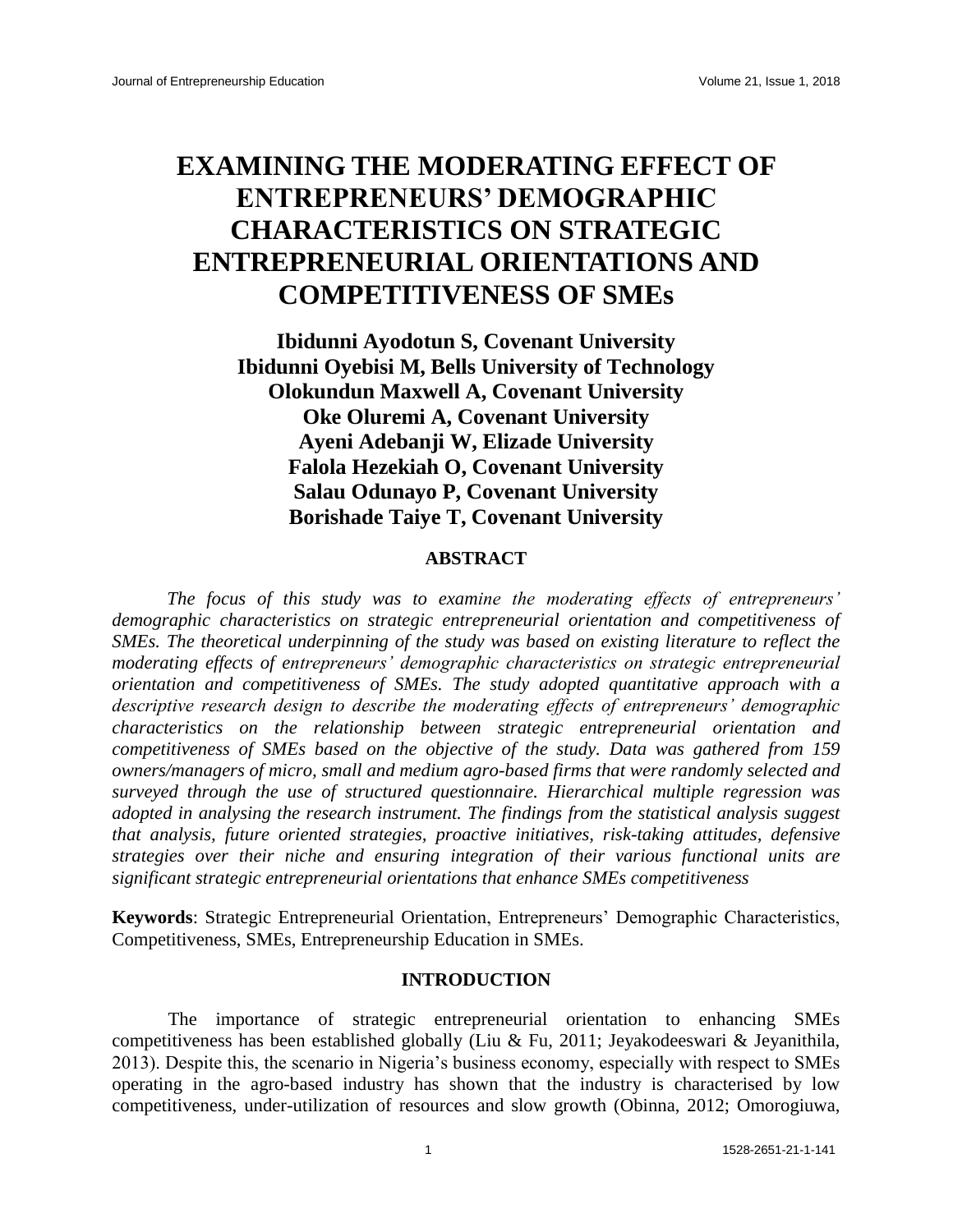Zivkovic & Ademoh, 2014; Babajide, Olokoyo & Taiwo, 2016). Arguably, the failure of these organisations has been traced to factors beyond lack of long-term financing, extending to entrepreneurs' demographic characteristics, such as, insufficient management experience and poor entrepreneurial capacity of the owners/managers of the firm (Sanusi, 2003). Studies such as Sukru, Mehmet and Mehmet (2015), Javalgi and Grossman (2016) have shown the importance of SMEs owners/managers demographic characteristics on entrepreneurial activities in more developed economies other than that of Nigeria. As such, demographic characteristics of SMEs owners/managers, especially in Nigeria's agro-based industry, has not been shown in existing literature, thus limiting empirical evidences about the moderating effect of such demographic characteristics on the relationship between strategic entrepreneurial orientation and competitiveness of SMEs. Therefore, the focus of this study was to examine the moderating effects of entrepreneurs' demographic characteristics on strategic entrepreneurial orientation and competitiveness of SMEs.

# **LITERATURE REVIEW**

## **The Concept of Strategic Entrepreneurial Orientation**

According to Madhoushi, Sadati & Delavari (2011) strategic entrepreneurial orientation can be considered as the processes, practices, philosophy, and decision-making activities that lead organizations to innovation. The use of strategic entrepreneurial orientation makes it possible to combine different scholarly views on entrepreneurship and to consider the subject as an entrepreneurial behaviour (Jeyakodeeswari & Jeyanithila, 2013). Strategic entrepreneurial orientation according to Lumpkin & Dess (1996) consists of five dimensions, namely, innovativeness, competitive aggressiveness, risk-taking propensity, autonomy, and proactiveness. Boohene, Marfo-Yiadom & Yeboah (2012) suggest that strategic entrepreneurial orientation is a key driving force for a free market economy, thereby having a major influence on the demand and supply factors of the economy. A covariant relationship exists between strategic entrepreneurial orientation and innovative performance (Madhoushi, Sadati & Delavari, 2011). Therefore, entrepreneurial firms are believed to be innovative in order to maintain a competitive position. Liu & Fu (2011) observed the varying relationships between strategic orientation and performance in existing studies. As such, they suggested that moderating and mediating effects based on entrepreneurs' characteristics could give more insights into the nature of relationships of strategic entrepreneurial orientations and performance. Furthermore, strategic entrepreneurial orientation involves the implementation of strategic directions, adoption of work rules and decisions that guide the activities of a firm in such a way as to establish behaviours that achieve continuity in optimal performance for the business (Okhomina, 2010; Liu & Fu, 2011; Jeyakodeeswari & Jeyanithila, 2013). Venkatraman (1989) typology of strategic entrepreneurial orientation has emerged among the most dominant frameworks of strategic entrepreneurial orientation. None the less, Venkatraman's typology has received minimal attention in the area of agro business industry and especially in the geographical scope of this study.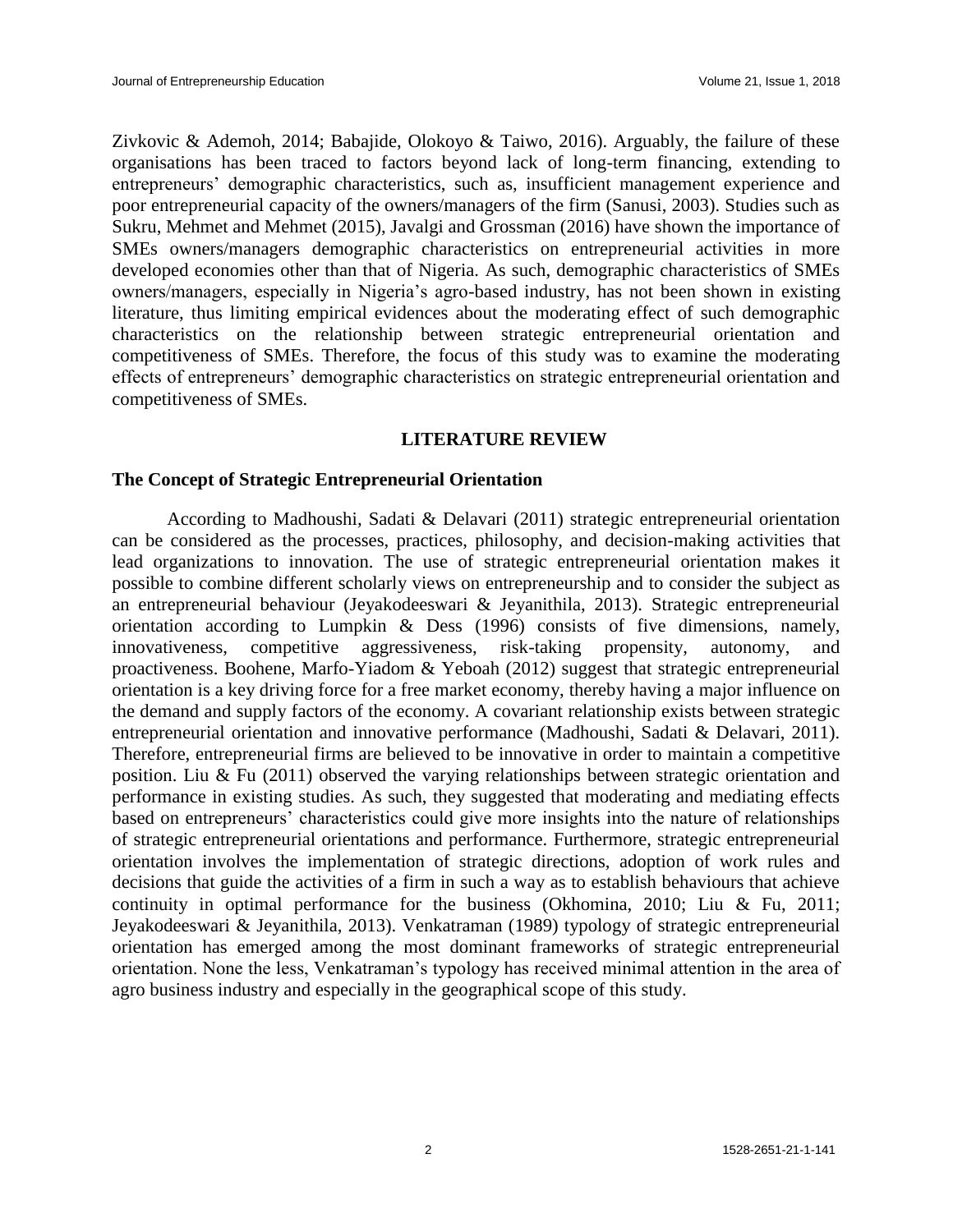# **Moderating Effect of Entrepreneurs' Demographic Characteristics on Strategic Entrepreneurial Orientation and SMEs Competitiveness**

Entrepreneur's demographic characteristics include factors such as their age, gender, educational background and employment history. These factors are significant in determining the outcomes and competitiveness levels of entrepreneurial firms because they influence entrepreneurial motivations of aspiring entrepreneurs and their ability to seek new entrepreneurial opportunities (Javalgi & Grossman, 2016). Moreover, demographic characteristics of entrepreneurs such as gender, position in the organization and organizational type has been shown to be significant to entrepreneur's attitudinal orientation and their level of innovativeness (Sukru, Mehmet & Mehmet, 2015). Chowdhury (2005) argued that team size and age heterogeneity of entrepreneurial firms and their employees has a correlation relationship with team effectiveness and the overall effectiveness of the firm's entrepreneurial orientations. According to Roque, Vinícius & Shannon (2017), gender has a significant influence on entrepreneurs' behavioural orientations, such that tend to display higher levels of entrepreneurial behaviour. More so, entrepreneurs with higher degrees, such as specialized degrees and Maters' degrees, also proved to demonstrate higher entrepreneurial behavioural orientation that those that had lower educational degrees.

Based on these, the following set of hypotheses were proposed:

*H1-7: the effect of strategic entrepreneurial orientation (aggressiveness, analysis, futurity, proactiveness, riskiness, defensiveness and functional interconnectedness) on SMEs' competitiveness is stronger when the relationships are moderated by entrepreneurial characteristics.*

## **METHODOLOGY**

The research made use of the descriptive survey research design.

## **Measures and Sampling**

Strategic entrepreneurial orientation items used in this study include: competitive aggressiveness, defensiveness, proactiveness, analysis, futurity, riskiness and functional interconnectedness (Venkatraman, 1989; Lumpkin & Dess, 1996; Abiodun & Ibidunni, 2014). Although, functional interconnectedness is an original idea emanating from this research, it is considered to be an appropriate determinant of firms' strategic entrepreneurial orientation because firms that possess an entrepreneurial drive and operate with strategic foresights have been noted to operate effectively by networking all the functional units and departments in the organisation (Ahmadi & O'Cass, 2017). The variables used to capture entrepreneurs' characteristics include, age, gender, work experience and educational qualification. The dependent variable, competitiveness of agro-based SMEs, was measured using new product development, business competitiveness, operational competitiveness and financial competitiveness (Wang, Chich-Jen & Mei-Ling, 2010). The research instrument was scaled using a 5-point likert scale.

A sample size of 159 small and medium agro-based firms were surveyed in Lagos and Ogun States. Samples were selected using the convenience sampling technique and the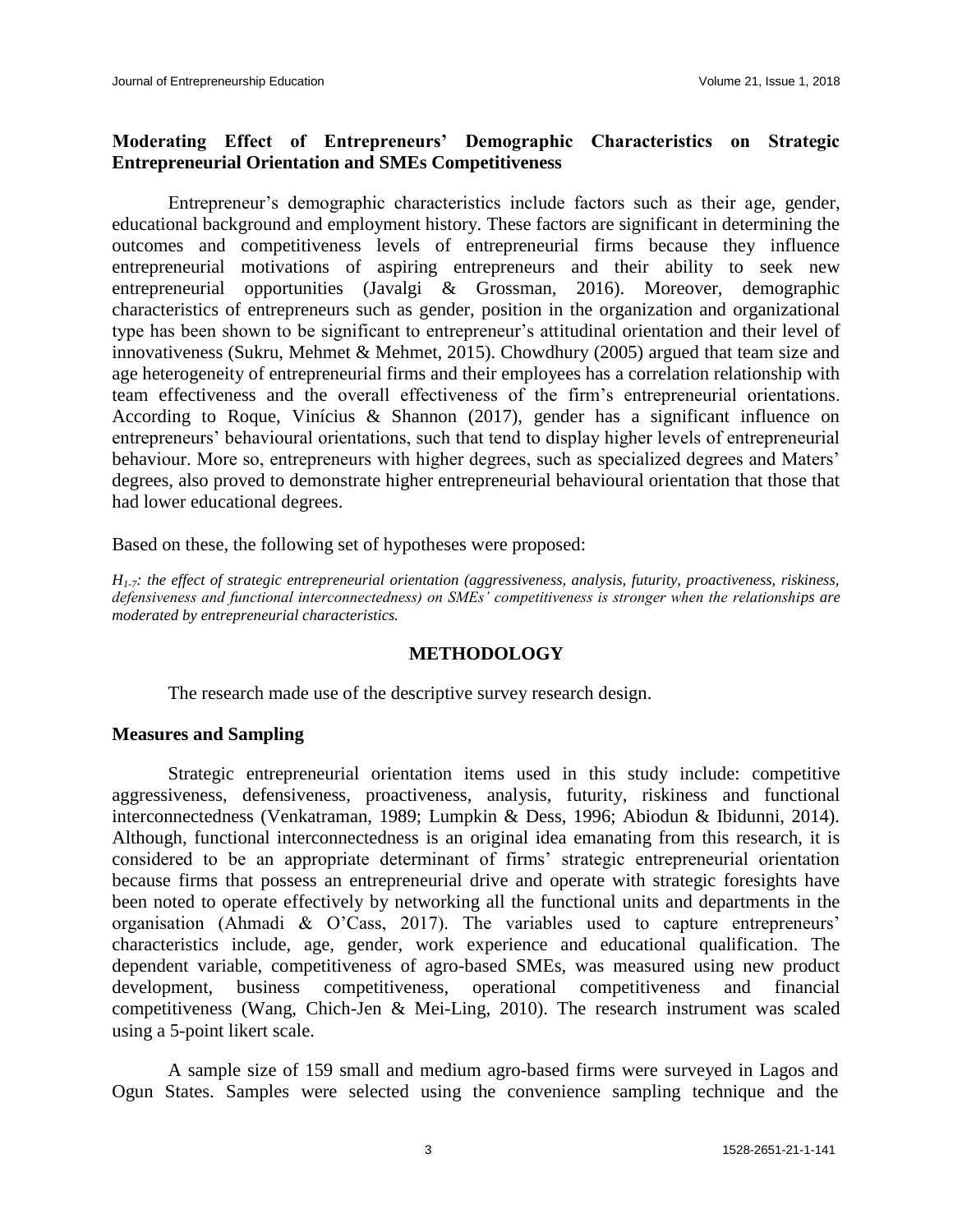purposive sampling. This approach was adopted because of respondents' unwillingness to supply information as required in the research instrument, therefore leading to selection of respondents who were willing to respond. A major strength of this sampling approach is the likelihood of obtaining unbiased responses from respondents since they willingly accepted the interview. However, sampling within the organization involved the use of stratified sampling approach as well as purposive sampling. In each of the sampled organization the top hierarchies form a stratum which was purposefully sampled to include key organization officers. Data used for this study was obtained through the administration of questionnaires to Managing Directors and Functional Managers of Agro-based SMEs in the study locations.

## **Reliability and Validity of the Scale Items**

The reliability of the research items was ensured using the internal consistency method while the validity of scale items was carried out using construct validity based on correlations that revealed convergence and discriminant validity among research scales. These tests were carried out using SPSS version 22. The Coefficient Alpha  $(\alpha)$  or Cronbach Alpha is the most popularly used to measure internal consistency (Pallant, 2005). Table 1 below shows the reliability and validity results of the scale items.

| <b>Table 1</b>                                                |              |          |                                       |                       |             |                       |                                |            |                                |                       |             |             |    |
|---------------------------------------------------------------|--------------|----------|---------------------------------------|-----------------------|-------------|-----------------------|--------------------------------|------------|--------------------------------|-----------------------|-------------|-------------|----|
| <b>VALIDITY OF THE SCALE ITEMS</b><br><b>RELIABILI</b>        |              |          |                                       |                       |             |                       |                                |            |                                |                       |             |             |    |
|                                                               | <b>Mean</b>  | $\alpha$ |                                       | $\mathbf{2}$          | 3           | 4                     | 5                              | 6          |                                | 8                     | 9           | 10          | 11 |
| <b>Aggressiveness</b>                                         | 3.9513 0.757 |          |                                       |                       |             |                       |                                |            |                                |                       |             |             |    |
| <b>Analysis</b>                                               |              |          | $4.3166$ 0.635 0.402 <sup>**</sup>    |                       |             |                       |                                |            |                                |                       |             |             |    |
| <b>Futurity</b>                                               |              |          | 4.1682 0.733 0.488 <sup>**</sup>      | $0.659^{**}$          |             |                       |                                |            |                                |                       |             |             |    |
| <b>Proactiveness</b>                                          |              |          | 3.9230 0.836 0.537**                  | $0.346^{**}$          | $0.615***$  |                       |                                |            |                                |                       |             |             |    |
| <b>Riskiness</b>                                              | 3.2214 0.627 |          | $-0.160^*$                            | $-0.203$ <sup>*</sup> | $-0.276$    | $-0.161$ <sup>*</sup> |                                |            |                                |                       |             |             |    |
| <b>Financial</b>                                              | 3.8538 0.822 |          | $0.199^{^{\circ}}$                    | $0.433***$            | 0.377       | $0.236$ **            | $-0.078$                       |            |                                |                       |             |             |    |
| <b>Organizational System</b> 2.8239 0.889 -0.177 <sup>*</sup> |              |          |                                       | $-0.410$ **           | $-0.254$ ** | $-0.050$              | $0.385***$                     | $-0.155$   |                                |                       |             |             |    |
| <b>New Product</b>                                            |              |          |                                       |                       |             |                       |                                |            |                                |                       |             |             |    |
| <b>Development</b>                                            |              |          | 4.2311 0.673 0.427**                  | $0.482***$            | $0.559***$  | $0.503***$            | $-0.221$ **                    | $0.285***$ | $-0.275***$                    |                       |             |             |    |
| <b>Business Performance</b>                                   |              |          | 4.1845 $\vert 0.798 \vert 0.270^{**}$ | 0.561                 | $0.484***$  | $10.332^{**}$         | $-0.117$                       | 0.558      | $-0.381$ <sup>**</sup>         | $10.489**$            |             |             |    |
| <b>Functional</b>                                             |              |          |                                       |                       |             |                       |                                |            |                                |                       |             |             |    |
| <b>Interconnectedness</b>                                     | 2.9520 0.910 |          | $-0.108$                              | $-0.289$ **           | $-0.096$    | 0.031                 | $0.373***$                     | $-0.086$   | $0.850^{**}$                   | $-0.175$ <sup>*</sup> | $-0.304$ ** |             |    |
| <b>Functional</b>                                             |              |          |                                       |                       |             |                       |                                |            |                                |                       |             |             |    |
| <b>Interconnectedness</b>                                     |              |          |                                       |                       |             |                       |                                |            |                                |                       |             |             |    |
| <b>Defensive</b>                                              |              |          | 4.2453 $0.575$ $0.340**$              | $0.538***$            | $0.481***$  | $0.369**$             | $-0.206**$ 0.407 <sup>**</sup> |            | $-0.303**$ 0.422 <sup>**</sup> |                       | $0.465***$  | $-0.250$ ** |    |

\*\*Correlation is significant at the 0.01 level (2-tailed). \*Correlation is significant at the 0.05 level (2-tailed).

# **ANALYSIS AND RESULTS**

The respondents that made up the study consist of both the male and female gender. However the sample is more tilted toward the male which made up 95 (59.7%) of the sample and females 64 (40.3%) of the respondents. 52 respondents, that is 32.7% of the respondents are unmarried while 102 (64.2%) are married. Other categories such as divorced and the widowed were only 5 (3.1%). 42 respondents, that is 26.4% have less than 5 years working experience. 53 (33.3%) obtain between 5 to 10 years working experience, while 24 (15.1%) have experienced 11 to 15 years of working in the agricultural business. 40 (25.2%) have worked in the business for 16 years and above. In terms of age classification, four (4) age groups were utilized: under 25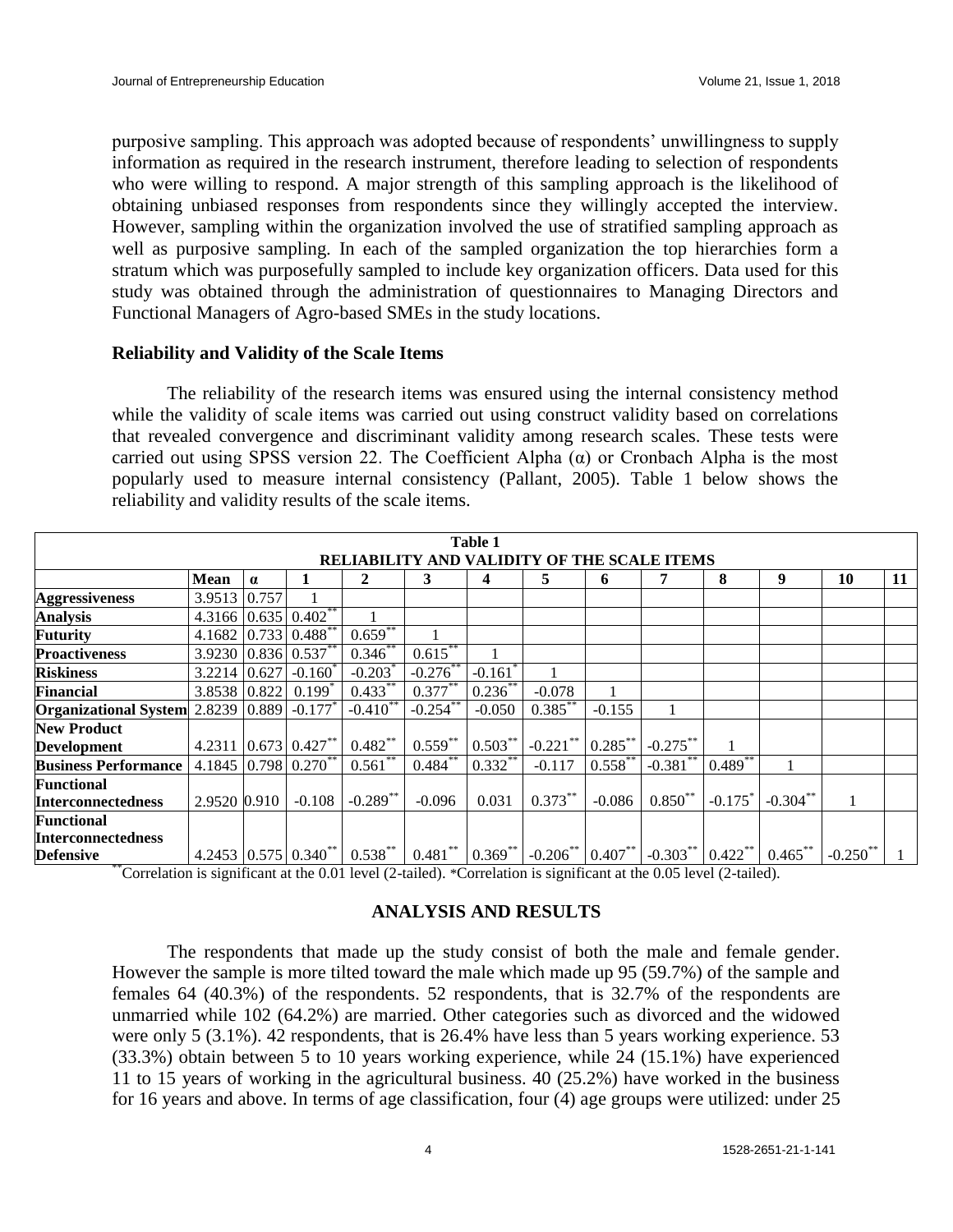years consists of 15 respondents (9.4%), 58 respondents (36.5%) fall between 26 to 35 years, 50 respondents (31.4%) range from 36 to 45 years and 36 respondents (22.6%) are 46 years and above. 117 respondents, that is 73.6% have a minimum of first degree while only 42 respondents (26.4%) have less than first degree. This reveals that apart from experience gathered on the job a large number of respondents attained reasonable level of education to respond to the questionnaire.

| Table 2<br>HIERARCHICAL MULTIPLE REGRESSION OF STRATEGIC ENTREPRENEURIAL ORIENTATION, ENTREPRENEURS' |            |                |                |                |                |                |                |               |  |  |  |  |
|------------------------------------------------------------------------------------------------------|------------|----------------|----------------|----------------|----------------|----------------|----------------|---------------|--|--|--|--|
| <b>CHARACTERISTICS AND FIRM COMPETITIVENESS</b>                                                      |            |                |                |                |                |                |                |               |  |  |  |  |
|                                                                                                      |            | <b>NPDev</b>   |                | <b>BUSCMPT</b> |                | <b>OPRCMPT</b> | <b>FINCMPT</b> |               |  |  |  |  |
|                                                                                                      | M1         | M <sub>2</sub> | M <sub>3</sub> | $\mathbf{M}4$  | M <sub>5</sub> | M6             | M <sub>7</sub> | $\mathbf{M8}$ |  |  |  |  |
| <b>Entrepreneur's Characteristics</b>                                                                |            |                |                |                |                |                |                |               |  |  |  |  |
| Gender                                                                                               | $0.096*$   | $-0.156**$     | 0.093          | $-0.253***$    | 0.208          | $-0.394***$    | $-0.046$       | $-0.422***$   |  |  |  |  |
| Work Experience                                                                                      | 0.169      | $-0.031$       | $0.117*$       | $-0.147**$     | $0.182**$      | $-0.312***$    | 0.096          | $-0.209***$   |  |  |  |  |
| Age                                                                                                  | $0.038*$   | $-0.166***$    | 0.05           | $-0.263***$    | 0.018          | $-0.478***$    | $-0.033$       | $-0.368***$   |  |  |  |  |
| Edu Qual                                                                                             | $0.024**$  | $-0.127***$    | $0.128**$      | $-0.085$       | 0.054          | $-0.335***$    | $0.152**$      | $-0.093$      |  |  |  |  |
| <b>SEO*EC</b>                                                                                        |            |                |                |                |                |                |                |               |  |  |  |  |
| Aggressiveness*EntCharac                                                                             |            | 0.106          |                | $-0.138$       |                | 0.042          |                | $-0.123$      |  |  |  |  |
| Analysis*EntCharac                                                                                   |            | 0.157          |                | $0.795***$     |                | $0.674**$      |                | $0.902***$    |  |  |  |  |
| Futurity*EntCharac                                                                                   |            | $0.368**$      |                | 0.327          |                | $1.001***$     |                | $0.380*$      |  |  |  |  |
| Proactiveness*EntCharac                                                                              |            | $0.332***$     |                | 0.219          |                | 0.140          |                | 0.079         |  |  |  |  |
| Riskiness*EntCharac                                                                                  |            | 0.054          |                | $0.313**$      |                | 0.084          |                | 0.135         |  |  |  |  |
| Defensiveness*EntCharac                                                                              |            | 0.166          |                | $0.329**$      |                | $0.904***$     |                | $0.530***$    |  |  |  |  |
| FunctionalInterconn*EntC harac                                                                       |            | $-0.161***$    |                | $-0.315***$    |                | 0.093          |                | $-0.051$      |  |  |  |  |
| <b>Regression Effects</b>                                                                            |            |                |                |                |                |                |                |               |  |  |  |  |
| R2                                                                                                   | 0.166      | 0.443          | 0.113          | 0.441          | 0.094          | 0.611          | 0.049          | 0.285         |  |  |  |  |
| $\triangle R2$                                                                                       |            | 0.276          |                | 0.328          |                | 0.517          | ------         | 0.236         |  |  |  |  |
| $\rm F$                                                                                              | $7.670***$ | 10.607***      | 4.904***       | $10.531***$    | 3.982***       | 20.975***      | 1.973          | 5.315***      |  |  |  |  |
| Df                                                                                                   | 4, 158     | 11, 147        | 4, 154         | 11, 147        | 4, 154         | 11, 147        | 4, 154         | 11, 147       |  |  |  |  |

 $*p<0.1$ ,  $*p<0.05$ ,  $**p<0.01$ 

Note: M1=Model 1, M2=Model 2, M3=Model 3, M4=Model 4, M5=Model 5, M6=Model 6, M7=Model 7, M8=Model 8

The Table shows hierarchical modelling results of the hypotheses set out for this study. In the new product development block, gender ( $\beta$ =0.096, p<0.1), age ( $\beta$ =0.038, p<0.1) and educational qualification ( $\beta$ =0.024, p<0.05) were found to be significant. Together, these factors have account for entrepreneurs' ability to develop new products (R2=0.166). The interacting effect of strategic entrepreneurial orientation and entrepreneurs' demographic characteristics reveal that futurity orientation ( $\beta$ =0.386, p<0.05), proactiveness ( $\beta$ =0.332, p<0.01) and functional interconnectedness (β=0.161,  $p$ <0.01) have significant influence on new product development ( $\Delta R2$ =0.276). For business competitiveness, work experience (β=0.117, p< 0.1) and educational qualification ( $\beta$ =0.128, p<0.05) were significant. The interacting effects of entrepreneurs' characteristics and analysis orientation ( $\beta$ =0.795, p<0.01), riskiness ( $\beta$ =0.313,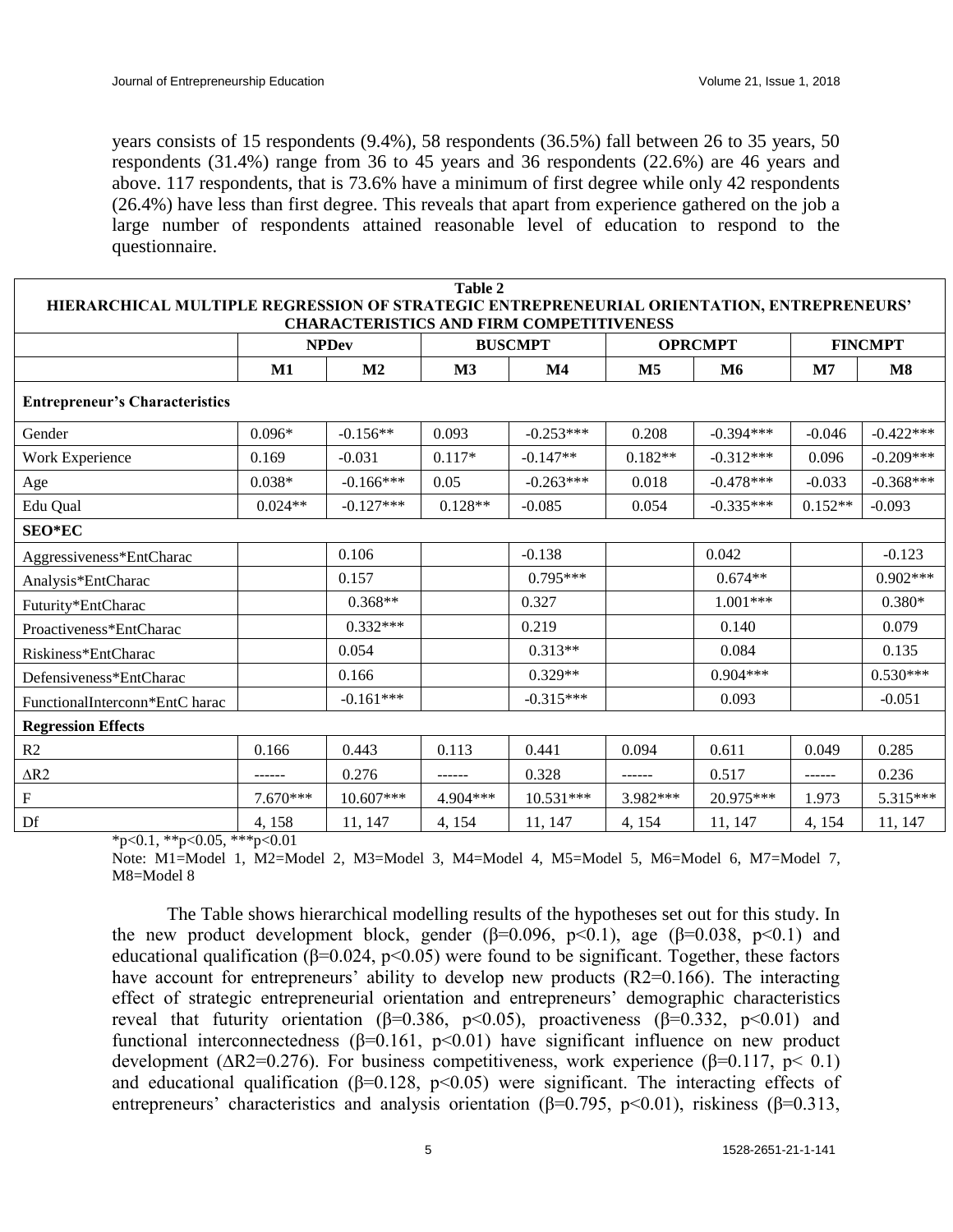p<0.05), defensiveness ( $\beta$ =0.329, p<0.05) and functional interconnectedness ( $\beta$ =0.315, p<0.01) with a combine strength (ΔR2=0.328) significantly influences on SMEs business competitiveness. With respect to operational competitiveness, only work experience  $(\beta=0.182, \alpha)$ p<0.05) was found to be statistically significant. However, at the level of interactions, analysis ( $\beta$ =0.674, p<0.05), futurity ( $\beta$ =1.001, p<0.01) and defensiveness ( $\beta$ =0.904, p<0.01) had significant effects on operational competitiveness with ∆R2=0.517. Finally, educational qualification was shown to be significant to financial competitiveness ( $\beta$ =0.152, p<0.05). Also, the moderating effect of entrepreneurs' characteristics on analysis ( $\beta$ =0.902, p<0.01), futurity ( $\beta$ =0.380, p<0.1), defensiveness ( $\beta$ =0.530, p<0.01) were found to be significant predictors of financial competitiveness (∆R2=0.236).

#### **DISCUSSION**

The aim of this study was to examine the moderating effects of entrepreneurs' demographic characteristics on the relationship between strategic entrepreneurial orientation and competitiveness of SMEs. Using the empirical setting of agro-based SMEs in Nigeria, the study found that strategic entrepreneurial orientations are significant to achieving and enhancing competitiveness of SMEs. Specifically, strategic entrepreneurial orientations, such as analysis, future oriented strategies, proactive initiatives, risk-taking attitudes, defensiveness were found to be significant indicators of business, operational and financial competitiveness and new product development of the organisation. The findings from this study is consistent with existing studies such as Jeyakodeeswari & Jeyanithila (2013) and Ibidunni, Ogunnaike & Abiodun (2017). Moreover, entrepreneurs' characteristics, especially their gender, age, work experience and educational qualifications are significant to enhancing this relationship between strategic entrepreneurial orientation and SMEs competitiveness. Again, supported by existing studies, for example, Osibanjo, Abiodun & Adeniji (2013), Javalgi & Grossman (2016); Olokundun, Ibidunni, Peter, Amaihian, Moses & Iyiola (2017) and Roque, Vinícius & Shannon (2017).

#### **CONCLUSION**

This research focused on investigating the moderating effect of entrepreneurs' characteristics on strategic entrepreneurial orientation and competitiveness of SMEs. Based on the findings of this study, the research concludes that there is a relationship between strategic entrepreneurial orientation and competitiveness of SMEs and that entrepreneur' demographic characteristics, specifically gender, age categorization, work experience and educational qualification are significant to moderating the relationship between strategic entrepreneurial orientation and competitiveness of SMEs. Consequently, the recommendation from this research is that SMEs operators should give attention to developing competencies in strategic entrepreneurial orientation such as, analysis, future oriented strategies, proactive initiatives, risktaking attitudes, defensive strategies over their niche and ensuring integration of their various functional units. These efforts are significant to enhancing the firms' new product development efforts, business competitiveness, financial positions and operational competitiveness. Moreover, entrepreneurs should pay attention to industries that support their demographic characteristics, especially with respect to gender, age categorization, work experience and educational qualification.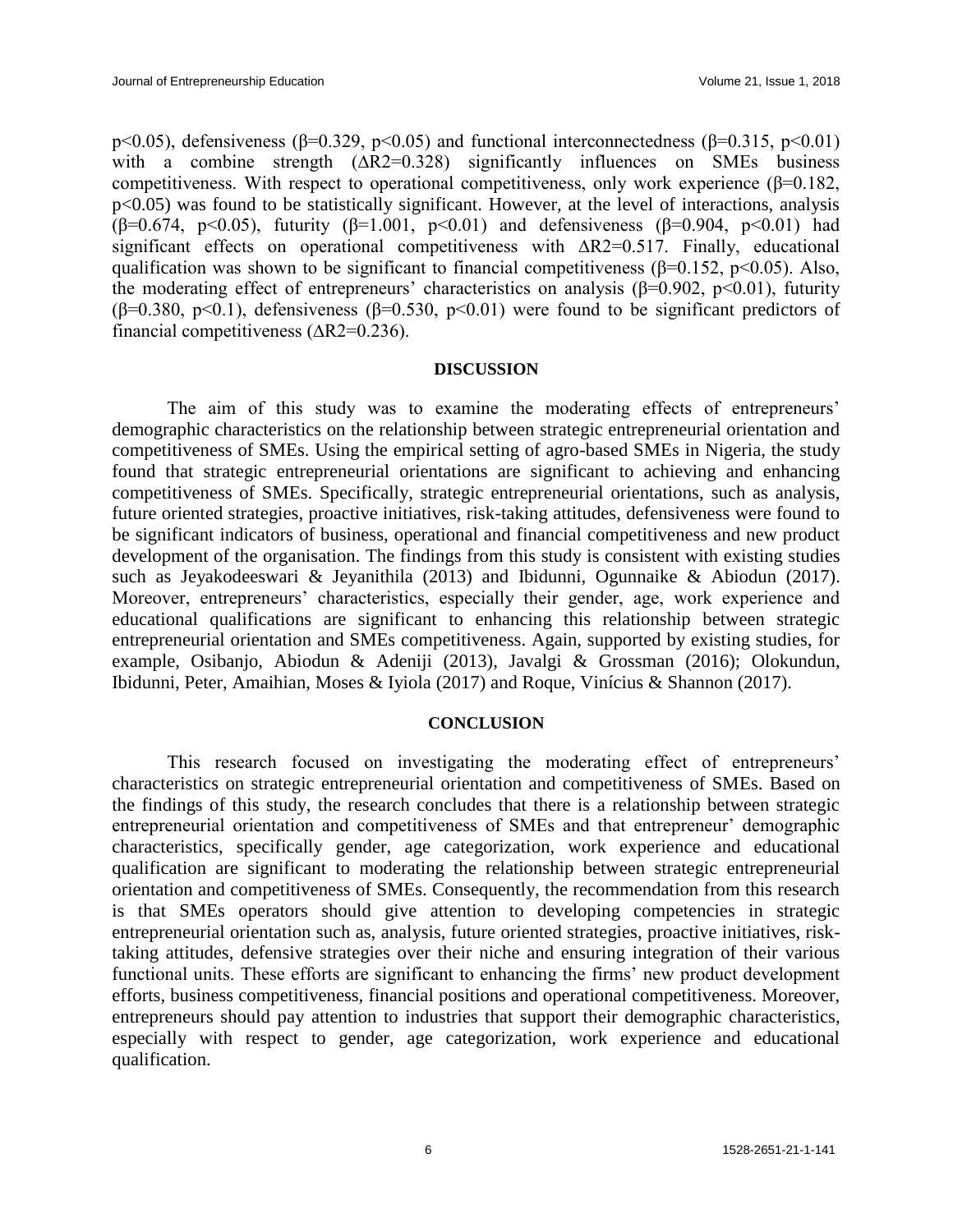#### **ACKNOWLEDGEMENT**

Authors of this research work express sincere appreciation to the Management of Covenant University for giving full sponsorship to the publication of the research work in this journal.

#### **REFERENCES**

- Abiodun, A.J. & Ibidunni, A.S. (2014). Strategic orientation and performance of agro-based firms in transition economy. *African Journal of Business Management, 8*(13), 495-501.
- Ahmadi, H. & O'Cassa, A. (2017). Transforming entrepreneurial posture into a superior first product market position via dynamic capabilities and TMT prior start-up experience. *Industrial Maketing Management*.
- Babajide, A.A., [Olokoyo, F](https://www.scopus.com/authid/detail.uri?authorId=35192049700&eid=2-s2.0-84906222599).O. & Taiwo, J.N. (2016[\). E](https://www.scopus.com/authid/detail.uri?authorId=56331315100&eid=2-s2.0-84906222599)valuation of effects of banking consolidation on small business finance in Nigeria. *23rd International Business Information Management Association Conference, 1*, 2522-2540.
- Boohene, R., Marfo-Yiadom, E., & Yeboah, M. (2012). An empirical analysis of the effect of entrepreneurial orientation on firm performance of auto artisans in the cape coast metropolis. *Developing Country Studies, 2*(9).
- Chowdhury, S. (2005). Demographic diversity for building an effective entrepreneurial team: Is it important? *Journal of Business Venturing, 20*, 727-746.
- Ibidunni, A.S., Ogunnaike, O.O. & Abiodun, A.J. (2017). Extending the knowledge strategy concept: linking organizational knowledge with strategic orientations. *Academy of Strategic Management Journal*, *16(*3), 1-11.
- Javalgi, R.G. & Grossman, D.A. (2016). Aspirations and entrepreneurial motivations of middleclass consumers in emerging markets: The case of India. *International Business Review*, *25*, 657-667.
- Jeyakodeeswari, R. & Jeyanithila, R. (2013)*.* Impact of strategic orientation on women owned service enterprises. *Tenth AIMS International Conference on Management*.
- Liu, B. & Fu, Z. (2011). Relationship between strategic orientation and organizational performance in born global: A critical review. *International Journal of Business and Management*, *6*(3), 109-115.
- Lumpkin, G.T. & Dess, G.G. (1996). Clarifying the entrepreneurial orientation construct and linking it to performance. *The Academy of Management Review, 21*(1), 135-147.
- Madhoushi, M., Sadati, A., Delavari, H., Mehdivand, M. & Mihandost, R. (2011). Entrepreneurial orientation and innovation performance: The mediating role of knowledge management. *Asian Journal of Business Management, 3*(4), 310-316.
- Obinna, C. (2012). NIRSAL: Unlocking Nigeria's Agricultural Potentials.
- Okhomina, D. (2010). Entrepreneurial orientation and psychological traits: The moderating influence of supportive environment. *Journal of Behavioral Studies in Business Entrepreneurial orientation,* 1-16.
- Olokundun, M.A., Ibidunni, A.S., Peter, F., Amaihian, A.B., Moses, C.L. & Iyiola, O.O. (2017). Experiential pedagogy and shared vision: A focus on identification of business opportunities by Nigerian students. *Journal of Entrepreneurship Education*, *20*(2), 1-12.